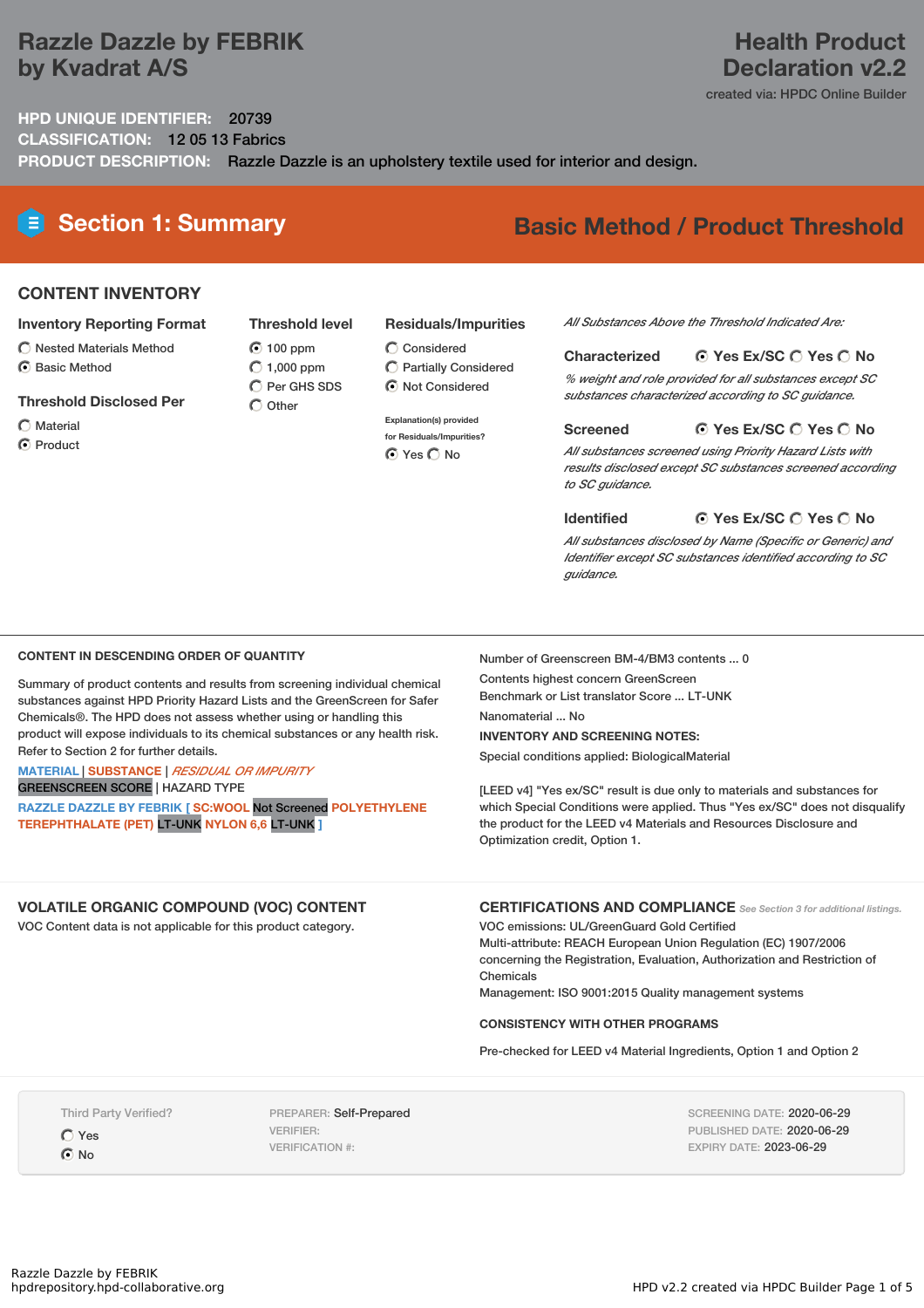This section lists contents in a product based on specific threshold(s) and reports detailed health information including hazards. This *HPD uses the inventory method indicated above, which is one of three possible methods:*

- *Basic Inventory method with Product-level threshold.*
- *Nested Material Inventory method with Product-level threshold*
- *Nested Material Inventory method with individual Material-level thresholds*

Definitions and requirements for the three inventory methods and requirements for each data field can be found in the HPD Open *Standard version 2.1.1, available on the HPDC website at: [www.hpd-collaborative.org/hpd-2-1-1-standard](https://www.hpd-collaborative.org/hpd-2-1-1-standard)*

### **RAZZLE DAZZLE BY FEBRIK**

PRODUCT THRESHOLD: 100 ppm RESIDUALS AND IMPURITIES CONSIDERED: No

RESIDUALS AND IMPURITIES NOTES: The residuals/impurities have not been considered as there by our requirements have not been used substances of concern and the textile is produced with a high focus on sustainability in all its processes. The textile follow the EU Ecolabel dye restrictions incl. AZO dye and heavy metal restrictions. No content of formaldehyde. Complies with REACH regulation.

OTHER PRODUCT NOTES: Website link to see further technical specifications and certifications: https://kvadrat.dk/products/13002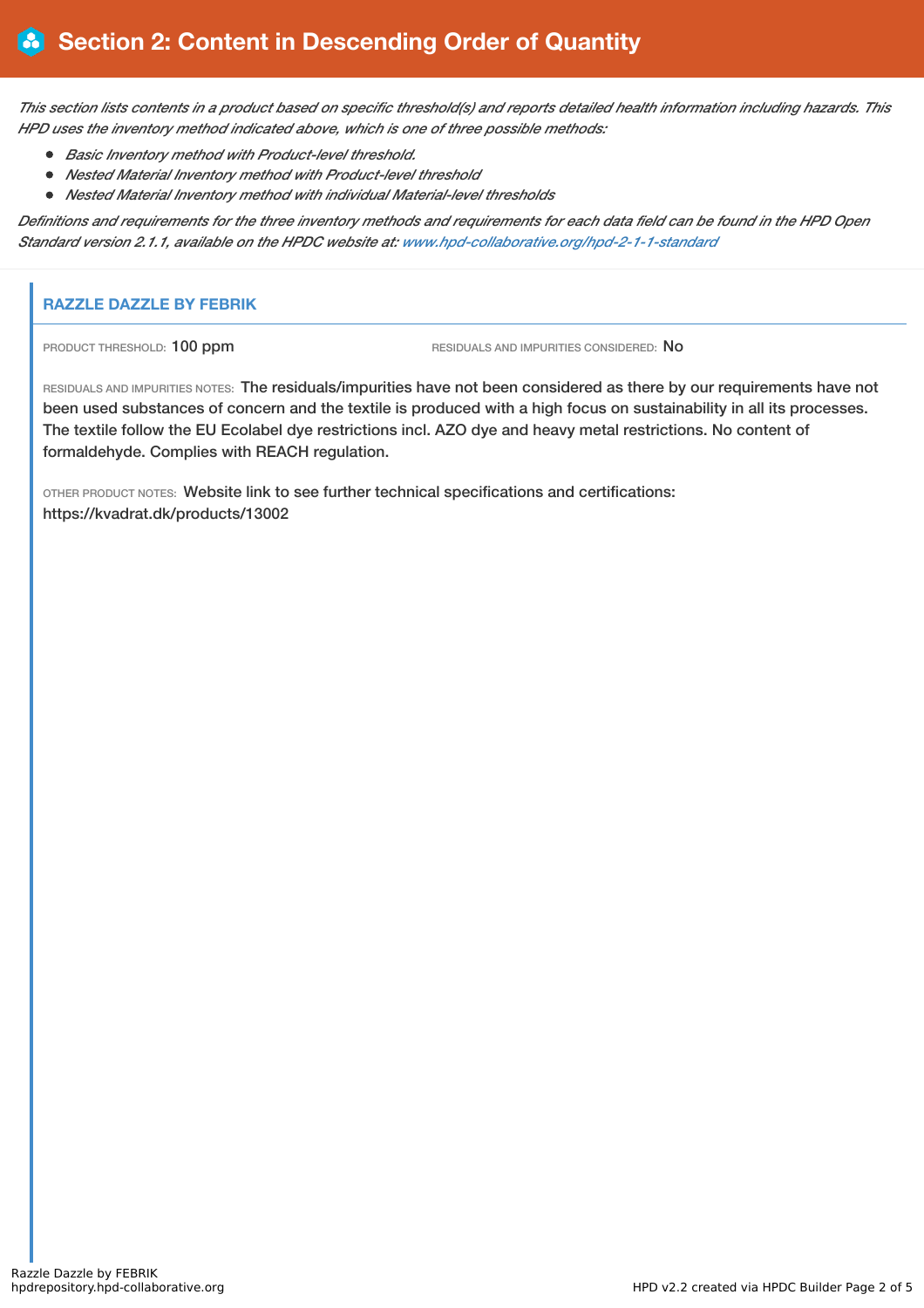| HAZARD SCREENING METHOD: Pharos Chemical and Materials Library<br>HAZARD SCREENING DATE: 2020-06-29<br>%560.0000<br>GS: Not Screened<br>SUBSTANCE ROLE: Textile component<br>RC: None<br>nano: <b>No</b><br><b>HAZARD TYPE</b><br><b>AGENCY AND LIST TITLES</b><br>WARNINGS<br>Hazard Screening not performed<br><b>SUBSTANCE NOTES:</b><br>Version: SCBioMats/2018-02-23<br>Category: Animal-based materials<br>Identifier: Wool<br>This disclosure does not provide information on allergens, hyper-accumulation of metals, production of any toxic substances during<br>normal metabolic activities, pesticides, and other potential hazards or sources of hazards which may be found in certain biological<br>materials.<br>Wool cannot be identified by CAS RN# as it has none. Benefits of wool: Wool is a renewable resource, Wool is very comfortable<br>because of its ability to absorb/give off humidity, Wool is flame retardant, Wool is biodegradable, Wool is naturally soil resistant, Wool<br>ages with grace.<br>POLYETHYLENE TEREPHTHALATE (PET)<br>HAZARD SCREENING METHOD: Pharos Chemical and Materials Library<br>HAZARD SCREENING DATE: 2020-06-29<br>%: $20,0000$<br>GS: LT-UNK<br>RC: None<br>SUBSTANCE ROLE: Textile component<br>NANO: No<br><b>HAZARD TYPE</b><br>AGENCY AND LIST TITLES<br>WARNINGS<br>No warnings found on HPD Priority Hazard Lists<br>None found<br><b>SUBSTANCE NOTES:</b> | <b>SC:WOOL</b>   |                                                                |                                   | <b>ID: SC:Bio</b> |
|------------------------------------------------------------------------------------------------------------------------------------------------------------------------------------------------------------------------------------------------------------------------------------------------------------------------------------------------------------------------------------------------------------------------------------------------------------------------------------------------------------------------------------------------------------------------------------------------------------------------------------------------------------------------------------------------------------------------------------------------------------------------------------------------------------------------------------------------------------------------------------------------------------------------------------------------------------------------------------------------------------------------------------------------------------------------------------------------------------------------------------------------------------------------------------------------------------------------------------------------------------------------------------------------------------------------------------------------------------------------------------------------------------------------------|------------------|----------------------------------------------------------------|-----------------------------------|-------------------|
|                                                                                                                                                                                                                                                                                                                                                                                                                                                                                                                                                                                                                                                                                                                                                                                                                                                                                                                                                                                                                                                                                                                                                                                                                                                                                                                                                                                                                              |                  |                                                                |                                   |                   |
|                                                                                                                                                                                                                                                                                                                                                                                                                                                                                                                                                                                                                                                                                                                                                                                                                                                                                                                                                                                                                                                                                                                                                                                                                                                                                                                                                                                                                              |                  |                                                                |                                   |                   |
|                                                                                                                                                                                                                                                                                                                                                                                                                                                                                                                                                                                                                                                                                                                                                                                                                                                                                                                                                                                                                                                                                                                                                                                                                                                                                                                                                                                                                              |                  |                                                                |                                   |                   |
|                                                                                                                                                                                                                                                                                                                                                                                                                                                                                                                                                                                                                                                                                                                                                                                                                                                                                                                                                                                                                                                                                                                                                                                                                                                                                                                                                                                                                              |                  |                                                                |                                   |                   |
|                                                                                                                                                                                                                                                                                                                                                                                                                                                                                                                                                                                                                                                                                                                                                                                                                                                                                                                                                                                                                                                                                                                                                                                                                                                                                                                                                                                                                              |                  |                                                                |                                   |                   |
|                                                                                                                                                                                                                                                                                                                                                                                                                                                                                                                                                                                                                                                                                                                                                                                                                                                                                                                                                                                                                                                                                                                                                                                                                                                                                                                                                                                                                              |                  |                                                                |                                   |                   |
|                                                                                                                                                                                                                                                                                                                                                                                                                                                                                                                                                                                                                                                                                                                                                                                                                                                                                                                                                                                                                                                                                                                                                                                                                                                                                                                                                                                                                              |                  |                                                                |                                   |                   |
|                                                                                                                                                                                                                                                                                                                                                                                                                                                                                                                                                                                                                                                                                                                                                                                                                                                                                                                                                                                                                                                                                                                                                                                                                                                                                                                                                                                                                              |                  |                                                                |                                   | ID: 25038-59-9    |
|                                                                                                                                                                                                                                                                                                                                                                                                                                                                                                                                                                                                                                                                                                                                                                                                                                                                                                                                                                                                                                                                                                                                                                                                                                                                                                                                                                                                                              |                  |                                                                |                                   |                   |
|                                                                                                                                                                                                                                                                                                                                                                                                                                                                                                                                                                                                                                                                                                                                                                                                                                                                                                                                                                                                                                                                                                                                                                                                                                                                                                                                                                                                                              |                  |                                                                |                                   |                   |
|                                                                                                                                                                                                                                                                                                                                                                                                                                                                                                                                                                                                                                                                                                                                                                                                                                                                                                                                                                                                                                                                                                                                                                                                                                                                                                                                                                                                                              |                  |                                                                |                                   |                   |
|                                                                                                                                                                                                                                                                                                                                                                                                                                                                                                                                                                                                                                                                                                                                                                                                                                                                                                                                                                                                                                                                                                                                                                                                                                                                                                                                                                                                                              |                  |                                                                |                                   |                   |
|                                                                                                                                                                                                                                                                                                                                                                                                                                                                                                                                                                                                                                                                                                                                                                                                                                                                                                                                                                                                                                                                                                                                                                                                                                                                                                                                                                                                                              |                  |                                                                |                                   |                   |
|                                                                                                                                                                                                                                                                                                                                                                                                                                                                                                                                                                                                                                                                                                                                                                                                                                                                                                                                                                                                                                                                                                                                                                                                                                                                                                                                                                                                                              |                  |                                                                |                                   |                   |
|                                                                                                                                                                                                                                                                                                                                                                                                                                                                                                                                                                                                                                                                                                                                                                                                                                                                                                                                                                                                                                                                                                                                                                                                                                                                                                                                                                                                                              | <b>NYLON 6,6</b> | HAZARD SCREENING METHOD: Pharos Chemical and Materials Library | HAZARD SCREENING DATE: 2020-06-29 | ID: 32131-17-2    |

HAZARD TYPE AGENCY AND LIST TITLES WARNINGS

None found Now arrings found No warnings found on HPD Priority Hazard Lists

SUBSTANCE NOTES: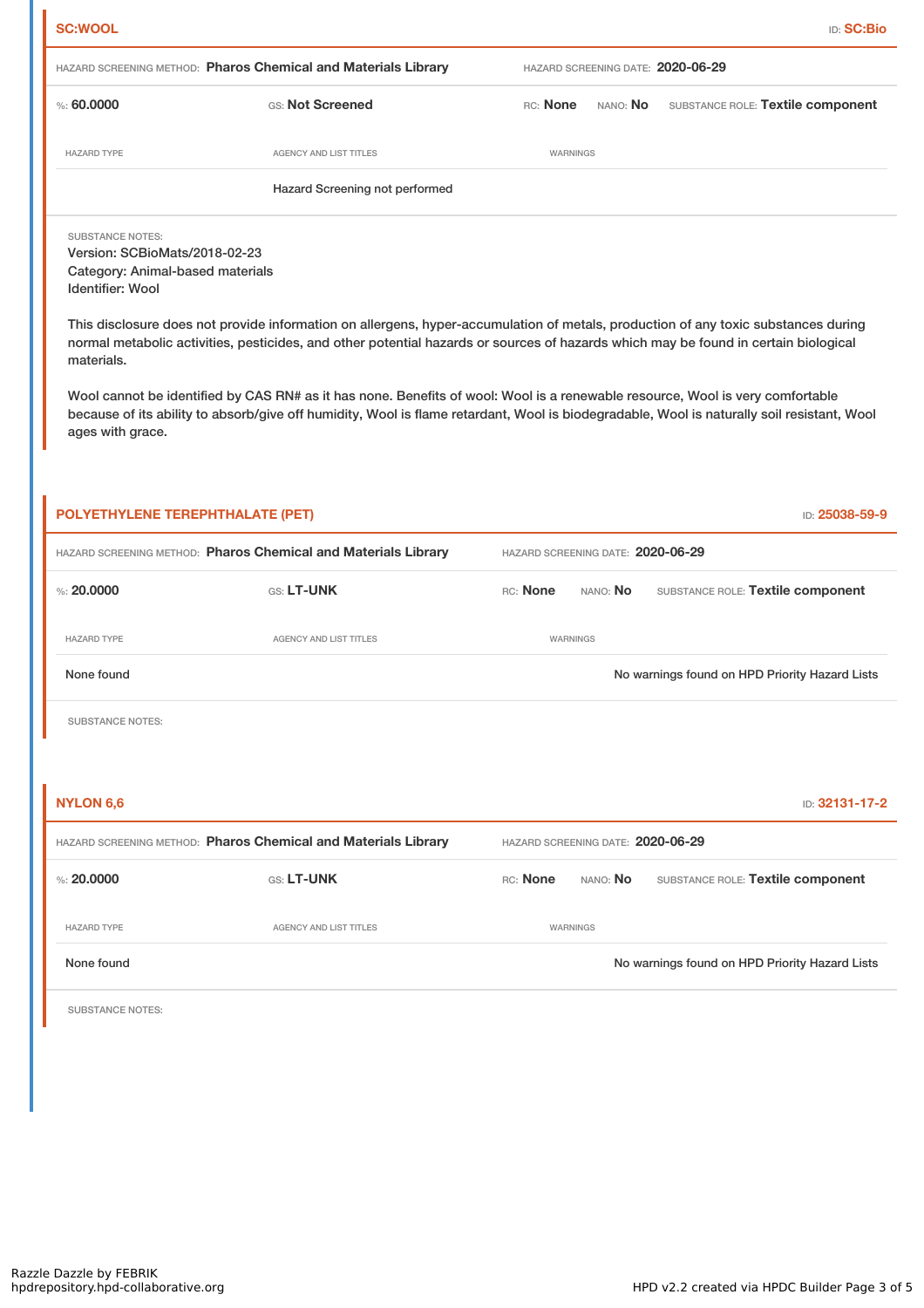This section lists applicable certification and standards compliance information for VOC emissions and VOC content. Other types of *health or environmental performance testing or certifications completed for the product may be provided.*

| <b>VOC EMISSIONS</b>                                                                                                                                                                                               |                                                                                                                                       | <b>UL/GreenGuard Gold Certified</b> |                                     |  |  |
|--------------------------------------------------------------------------------------------------------------------------------------------------------------------------------------------------------------------|---------------------------------------------------------------------------------------------------------------------------------------|-------------------------------------|-------------------------------------|--|--|
| CERTIFYING PARTY: Third Party<br><b>APPLICABLE FACILITIES: AII</b><br><b>CERTIFICATE URL:</b><br>https://static.kvadrat.dk/assets/pdf/collection/green-<br>guard-gold/a4/ggg-13002-sgreenguard-<br>certificate.pdf | <b>ISSUE DATE: 2020-</b><br>$02 - 27$                                                                                                 | <b>EXPIRY DATE:</b>                 | CERTIFIER OR LAB: UL<br>Environment |  |  |
| CERTIFICATION AND COMPLIANCE NOTES: As the Greenguard certification is renewed annually there has not been set an<br>expiry date.                                                                                  |                                                                                                                                       |                                     |                                     |  |  |
| <b>MULTI-ATTRIBUTE</b>                                                                                                                                                                                             | REACH European Union Regulation (EC) 1907/2006 concerning the<br>Registration, Evaluation, Authorization and Restriction of Chemicals |                                     |                                     |  |  |
| CERTIFYING PARTY: Self-declared<br>APPLICABLE FACILITIES: All<br>CERTIFICATE URL: https://echa.europa.eu/                                                                                                          | <b>ISSUE DATE: 2007-</b><br>$06 - 01$                                                                                                 | <b>EXPIRY DATE:</b>                 | CERTIFIER OR LAB: <b>none</b>       |  |  |

CERTIFICATION AND COMPLIANCE NOTES:

| <b>MANAGEMENT</b>                                                                      | ISO 9001:2015 Quality management systems |                     |                                                            |  |
|----------------------------------------------------------------------------------------|------------------------------------------|---------------------|------------------------------------------------------------|--|
| CERTIFYING PARTY: Third Party<br>APPLICABLE FACILITIES: AII<br><b>CERTIFICATE URL:</b> | ISSUE DATE: $2015-$<br>$02 - 23$         | <b>EXPIRY DATE:</b> | CERTIFIER OR LAB: <b>BSI Group</b><br>The Netherlands B.V. |  |

CERTIFICATION AND COMPLIANCE NOTES:

## **Section 4: Accessories**

This section lists related products or materials that the manufacturer requires or recommends for installation (such as adhesives or fasteners), maintenance, cleaning, or operations. For information relating to the contents of these related products, refer to their *applicable Health Product Declarations, if available.*

No accessories are required for this product.

## **Section 5: General Notes**

Test results for Razzle Dazzle: Abrasion: Approximately 100.000 Martindale rubs, EN ISO 12947. Pilling: Note 4, EN ISO 12945. Lightfastness: Note 6, ISO 105-B02. Flame resistance: EN 1021-1/2, BS 5852 part 1, DIN 4102-B2, US Cal. Tech. Bull. 117, IMO FTP Code part 8, UNI 9175 Class 1.IM.